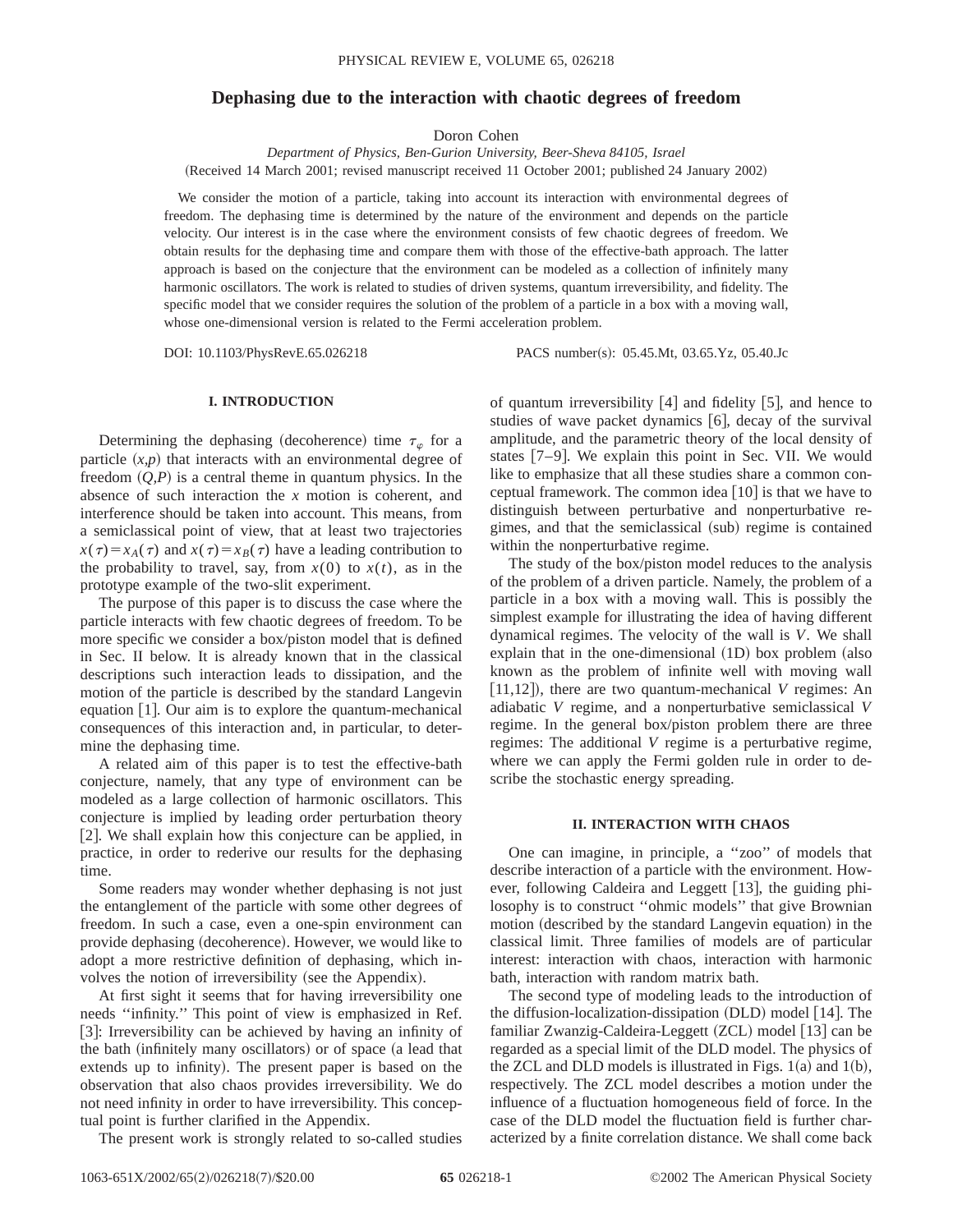

 $(a)$ 



 $(b)$ 



FIG. 1. (a) The Brownian particle in the ZCL model experiences a fluctuating homogeneous field of force. (b) In case of the DLD model the fluctuating field is further characterized by a finite correlation distance. (c) The Brownian motion is induced due to the interaction with chaotic degrees of freedom.  $x(t)$  is the (classical) position of the Brownian particle. In (a) and (b), The background image is a ''snapshot'' of the fluctuating environment. Namely, the gray levels correspond to the ''height'' of an instantaneous potential experienced by the Brownian particle.

to these models in Sec. X. For completeness we note that random-matrix modeling of the environment, in the regime where it has been solved  $[18]$ , leads to the same results as those obtained for the DLD model.

In this paper we are going to consider the case where the particle *x* interacts with few chaotic degrees of freedom. It is well known that *classically* such an interaction has the same effect as that of coupling to an ohmic bath  $[1]$ . Quantum mechanically much less is known  $[19]$ .

We shall analyze the prototype toy model illustrated in Fig. 1(c). The dynamical variable  $x$  represents the position of a large ("Brownian") particle. The motion of this particle is affected by collisions with a small ''gas'' particle. Thus *Q* is the position of the gas particle and *P* is the conjugate momentum. The motion of the gas particle is assumed to be chaotic and its collisions with the Brownian particle are assumed to be elastic. The typical time between successive collisions will be denoted by  $\tau_0 = L/v_E$ , where  $v_E$  is the typical velocity of the gas particle. The typical kinetic energy of the gas particle  $E = \frac{1}{2} m v_E^2$  has the same significance as the temperature  $T$  in the ZCL/DLD models. (For sake of exact comparison we should assume that *E* has a canonical distribution, but for the purpose of this presentation we prefer to assume that it has some well-defined microcanonical value).

## **III. DYNAMICAL REGIMES**

The results of the forthcoming analysis depend on the typical velocity  $V = |\dot{x}|$  of the Brownian particle. A fixed assumption of this paper is that *V* is slow in a classical sense, meaning  $V \ll v_E$ . In the quantum-mechanical analysis we are going to distinguish the following quantal *V* regimes:

adiabatic regime 
$$
V \ll \left(\frac{\lambda_E^{d-1}}{A}\right)^{3/2} \frac{\hbar}{mL}
$$
, (1)

nonperturbative regime 
$$
V \ge \frac{\hbar}{mL}
$$
, (2)

where *d* is the dimensionality of the box and *A* is the effective area of the  $(d-1)$  dimensional surface of the Brownian particle. The de Broglie wavelength  $\lambda_E$  of the gas particle is defined as in Eq.  $(12)$ . For  $d > 1$  the above two *V* regimes are well separated, and we have a third ''perturbative'' regime where *V* is small  $\lceil \ll \hbar/(mL) \rceil$  but nonadiabatic.

The naive semiclassical expectation, regarding the system of Fig.  $1(c)$  is to have a loss of coherence upon collision. In other words, we expect to have

$$
\tau_{\varphi} = \tau_0. \tag{3}
$$

We want to go beyond this naive expectation; to obtain specific results for the dephasing time; and to compare them with the prediction that is based on the effective-bath conjecture.

Specifically, we are going to claim that the naive semiclassical result is valid only in the nonperturbative regime. Otherwise, in the perturbative regime, we get that the dephasing time is much larger,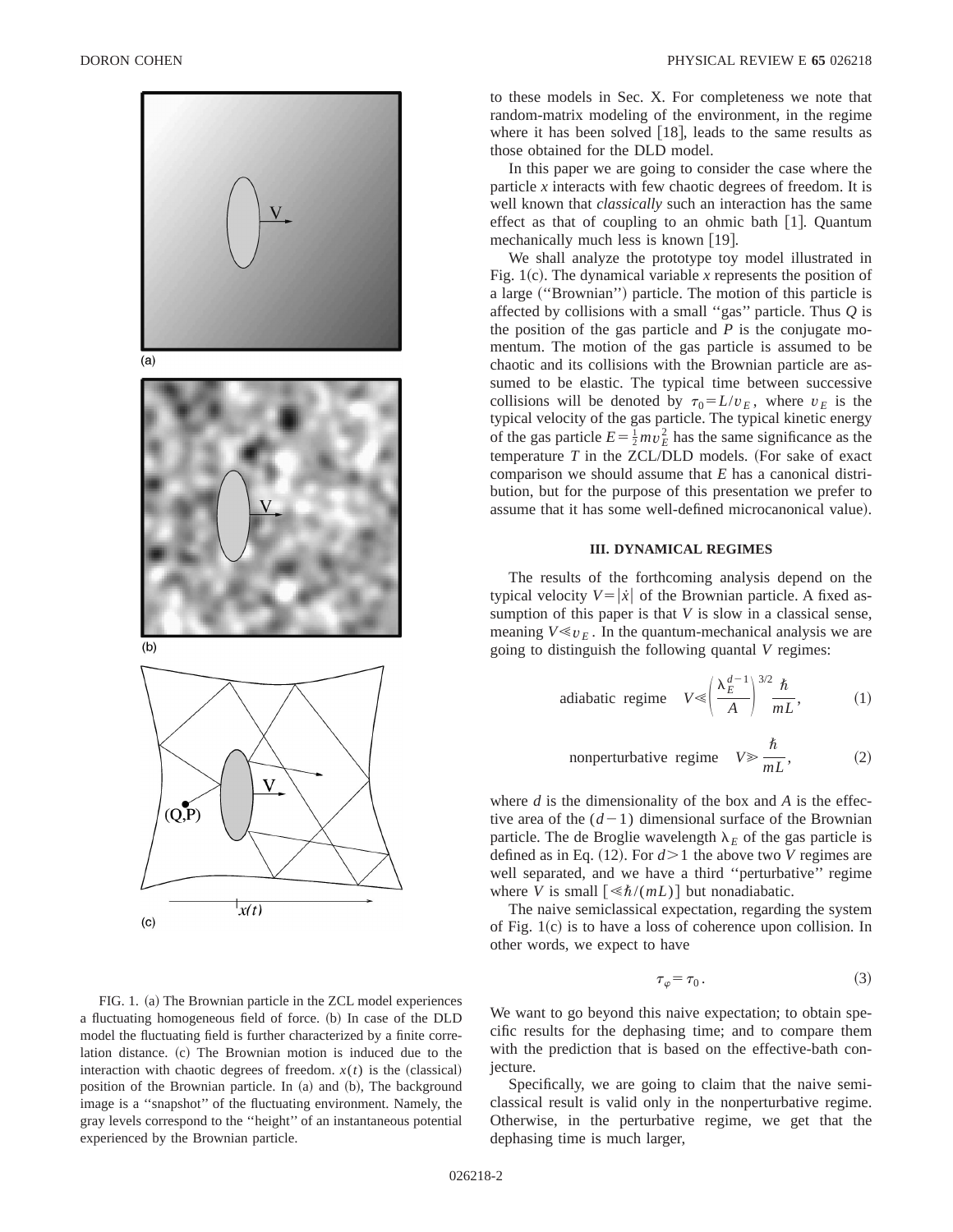$$
\tau_{\varphi} \approx \left(\frac{L\lambda_E^2}{v_E V^2}\right)^{1/3}.\tag{4}
$$

Finally, in the adiabatic regime, to the degree that adiabaticity is maintained, there is no dephasing at all. However, in practice one should take mainly Landau-Zener transitions into account  $[15]$  (see also Sec. 20 of  $[16]$ ). This leads to a finite dephasing time  $\tau_{\varphi} \propto (1/V)^{1+(\beta/2)}$ , where the value of  $\beta$ depends on the level spacing statistics.

## **IV. DEFINITION OF THE DEPHASING FACTOR**

The Hamiltonian of the system and environment can be written as

$$
\mathcal{H}_{\text{total}}(x, p, Q, P) = \mathcal{H}_0(x, p) + \mathcal{H}(Q, P; x). \tag{5}
$$

Using this Hamiltonian we should be able to calculate, in principle, any transport property. To test whether ''interference'' is present we should be able to control this interference. For example, in a two-slit geometry we control the relative position of the detector, while in the Aharonov-Bohm ring geometry (see the Appendix) we control the magnetic flux via the ring.

A more restricted definition of dephasing can be obtained within the framework of the Feynman-Vernon formalism  $[2]$ . After elimination of the bath degrees of freedom, one ends up with a *double* path integral for the transport. This expression is not very illuminating unless the *x* motion can be treated semiclassically  $[17]$ . In such a case it becomes a double sum over ''classical'' trajectories, and we can interpret the ''off diagonal'' terms as responsible for the interference effect. Due to the elimination of the bath degrees of freedom, each interference term is multiplied by a factor that is known as the ''influence functional.'' The absolute value of the influence functional is defined as the ''dephasing factor.''

The influence functional is traditionally calculated for linear coupling to harmonics oscillators, assuming that they are initially prepared in a canonical thermal state. However, we would like to consider the case of interaction with chaotic degrees of freedom, and we would like to assume that the "environment" is initially prepared in a pure state  $\Psi_0$ . Thus the ''bath'' is characterized by its microcanonical energy *E* rather by its temperature  $T$ . (Obviously one can obtain the thermal case by canonical averaging over  $E$ .)

In order to calculate the influence functional, one considers the evolution that is generated by the time-dependent Hamiltonian

$$
\mathcal{H} = \mathcal{H}(Q, P; x(\tau))\tag{6}
$$

for the particular (interfering) trajectories  $x(\tau) = x_A(\tau)$  and  $x(\tau) = x_B(\tau)$  that connect  $x(0)$  and  $x(t)$ . The initial preparation of the environment is represented by a wave function  $\Psi_0$ , while the final state is either  $\Psi(t) = \Psi_A$  or  $\Psi(t)$  $=\Psi_B$ . The overlap of the two possibilities is known as the influence functional

The dephasing factor is defined as the absolute value of the influence functional.

We have introduced above the alternate notation  $c(t)$  in order to emphasizes the time dependence of the wave function overlap. In order to make  $c(t)$  a well-defined quantity, one should predefine the statistical properties of the interfering trajectories as a function of  $t$ . See  $[20]$  for mathematical details. For the purpose of the present paper one can assume that typical interfering trajectories are ballistic and characterized by their velocity  $V$ , and by their (maximal) separation  $A \sim Vt$ . This motion scheme provides "maximal dephasing." For other schemes of motion the maximal separation scales differently. For example, for two-slit geometry *A* is the separation between the slits. For diffusive trajectories  $A \propto \sqrt{t}$ . Note, however, that a full statistical specification is needed in each case  $[20]$ .

# **V. REMARK: INTERPRETATION OF THE DEPHASING FACTOR**

From the definition of the influence functional it is clear that it reflects the probability to ''leave a trace'' in the environment. In case of the DLD model (see Sec.  $X$ ) this trace can be further interpreted as leaving an excitation along the way. For a critical discussion of this point see Appendix C of [20]. In the more general case the notion of leaving a trace is somewhat ambiguous. All we can say is that decoherence means that the environment is left in different (orthogonal) states depending on the trajectory that is taken by the particle.

The law of action and reaction holds also in the world of decoherence studies. Feynman and Vernon have realized that the dephasing factor can be reinterpreted as representing the effect of a *c*-number noise source. From this point of view the decoherence is due to the ''scrambling'' of the relative phase by this noise. Hence the reason for using the term ''dephasing'' as a synonym for ''decoherence.''

The advantage of the latter point of view is that it can give further insight regarding the physics of our results. Namely, we shall see in Sec. XI that Eqs.  $(3)$  and  $(4)$  have effective DLD-model and ZCL-model interpretations, respectively. From the particle's dynamics point of view this corresponds to ''scattering mechanism'' and to ''spreading mechanism'' as discussed in  $[20]$ .

## **VI. DETERMINATION OF THE DEPHASING TIME**

Within the semiclassical framework, the problem of dephasing reduces to the more restricted problem of studying the dynamics of a time-dependent Hamiltonian [Eq.  $(6)$ ].

By definition, in order to have coherence  $(|c(t)| \sim 1)$ , the wave function  $\Psi(t)$  should contain a component that is independent of the particular way in which  $x(\tau)$  evolves from the initial  $x(0)$  to the final  $x(t)$ . Loss of coherence means  $|c(t)| \ll 1$ , which can be written as  $t < \tau_{\varphi}$ . This constitutes a practical definition of the dephasing time  $\tau_{\varphi}$ .

It should be clear that the toy system of Fig.  $1(c)$  is completely equivalent to the toy system that is illustrated in Fig. 2. Namely, what we have to analyze is the evolution that is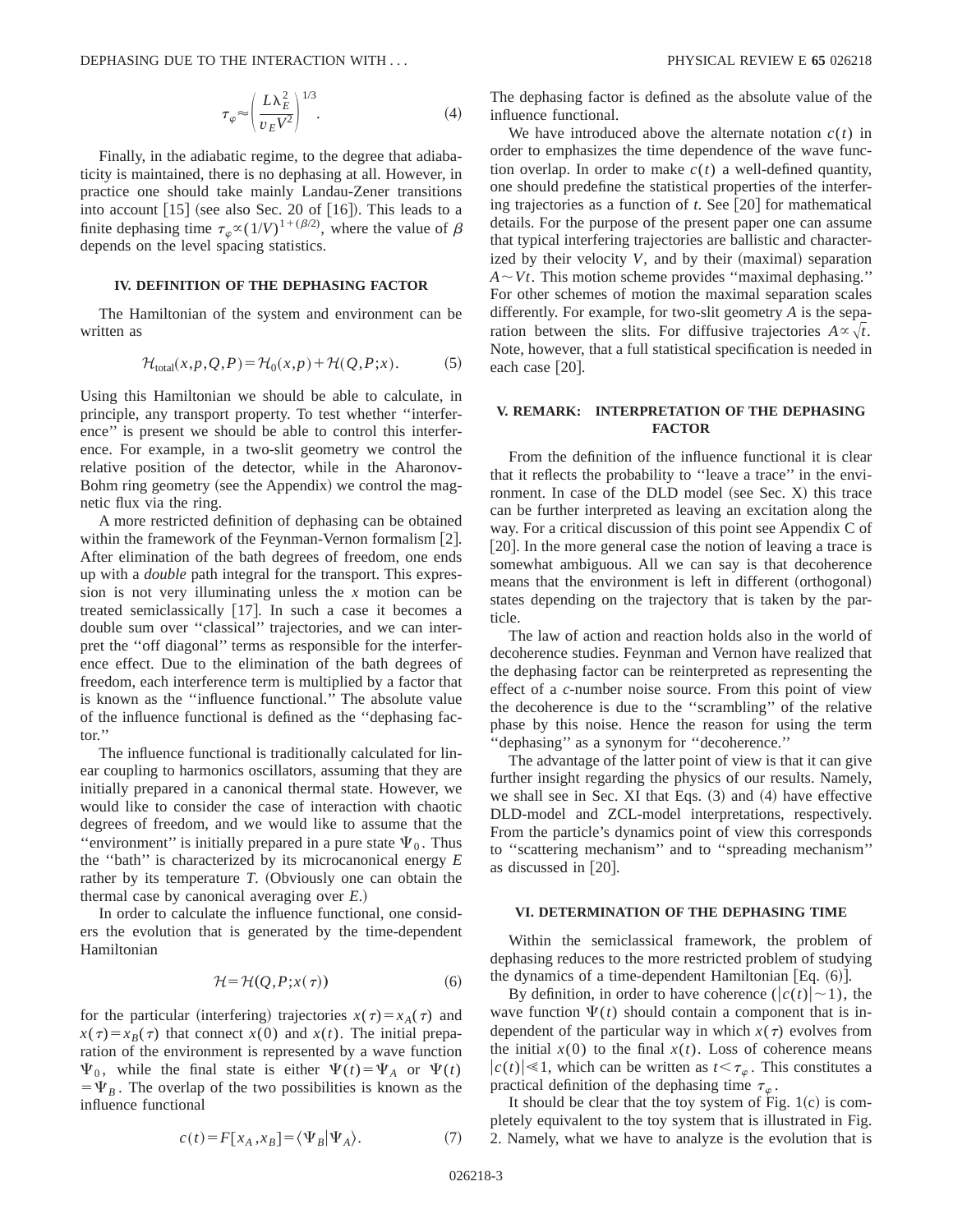

FIG. 2. A ''gas'' particle in a box is driven by moving the wall. This is essentially the same as Fig.  $1(c)$ , but now the moving wall is *not* regarded as a dynamical entity. (a) illustrates the case of onedimensional box, while (b) is for *chaotic* box. (Hence, in the latter case, the box should be at least two dimensional.)

generated by  $H(Q, P; x(\tau))$ , where *x* controls the deformation of the boundary. In particular, we should determine whether  $\Psi(t)$  possesses a trajectory-independent component that is determined only by the endpoints  $x(0)$  and  $x(t)$ .

The rest of this paper is organized as follows. In Sec. VIII we illuminate the key ingredients in the analysis by considering a one-dimensional example. In Sec. IX we outline the derivation of Eqs.  $(3)$  and  $(4)$  using the core-tail picture that has been developed in  $[16]$ , and that is supported by our recent numerical studies  $[8,9,21]$ . In Sec. XI, we compare the results to those of the effective-bath approach.

## **VII. DIGRESSION: RELATION TO FIDELITY AND LDOS STUDIES**

The definition of  $c(t)$  can be rewritten formally as

$$
c(t) = \langle \Psi_0 | U[x_B(\tau)]^{-1} U[x_A(\tau)] | \Psi_0 \rangle, \tag{8}
$$

where  $U[x(\tau)]$  is the evolution operator due to a driving "pulse"  $x(\tau)$ . Thus  $c(t)$  can be reinterpreted as the probability amplitude to come back to the initial state at the end of a ''driving cycle.'' This quantity, which quantifies the ''fidelity" of the driving cycle, has been suggested by Ref. [4] to be a measure for quantum irreversibility.

To be more precise, the original definition of the fidelity in Ref. [4] assumes rectangular "pulses." This means, without loss of generality, that  $x_A(\tau)=0$  and  $x_B(0<\tau< t)=A$ = const. Thus the time variation of  $c(t)$  depends on the amplitude *A* of the ''perturbation.'' Further simplification is obtained if  $\Psi_0$  is assumed to be an eigenstate of the unperturbed Hamiltonian  $\mathcal{H}_0 = \mathcal{H}(Q, P; 0)$ . In such a case  $c(t)$  is known as the survival amplitude and we get

$$
|c(t)|^2 = \left| \left\langle \Psi_0 \left| \exp\left( -\frac{i}{\hbar} \mathcal{H}t \right) \right| \Psi_0 \right\rangle \right|^2, \tag{9}
$$

where  $H = H(Q, P; A)$  is the perturbed Hamiltonian. The study of the survival probability is also known as ''wave packet dynamics.'' Note that the survival probability is the Fourier transform of the local density of states (LDOS). Hence the study of wave packet dynamics can be reduced to LDOS study. For an introduction to this subject see  $[6]$ .

The fidelity in general and the survival amplitude in particular, have similar physics  $[28]$ . In Ref.  $[4]$  it is explained that if  $A$  is small (in the sense of standard first-order perturbation theory), then the decay of  $c(t)$  has a Gaussian time dependence due to a statistical effect. For larger *A* we get exponential time dependence as in Wigner theory. On the other hand in semiclassical circumstances  $[6]$  the decay may become *perturbation independent*. (This idea was generalized in Ref.  $[5]$ . In such a case the rate of the decay is determined by the stability of the classical motion, and is characterized by the Lyapunov exponent. A unified picture of the crossover from the perturbative *A* regime to the semiclassical *A* regime has been presented in  $[7]$ , and has been generalized in  $[29]$ . See also  $[28]$ .

Does the study of ''rectangular pulses'' constitute a good bridge for developing a general theory for fidelity? The answer is definitely not. An essential ingredient in the theory of driven systems is the rate  $V$  in which the parameter  $x$  is being changed in time. Thus, rather than talking about *A* regimes, we should talk about *V* regimes, as in the present paper. The general theory becomes more complicated  $[10,19,16]$ , but the physical picture is similar in spirit. The box/piston model that we are going to analyze in the following sections is possibly the simplest demonstration for the applicability of the ideas that were presented in  $[10,19,16]$ . More generally we should talk about (*V*,*A*) regimes, as in the theory of periodically driven mesoscopic systems [22]. The latter issue is beyond the scope of the present paper.

## **VIII. ANALYSIS OF THE 1D BOX PROBLEM**

Consider the one-dimensional system of Fig.  $2(a)$ . The classical analysis of the dynamics is trivial. Each time the gas particle collides with the moving wall it loses energy: Upon collision its velocity undergoes a change  $v \rightarrow v + 2V$  and therefore the change in energy is  $dE_{col} = -2mvV$ .

Now we want to analyze the dynamics quantum mechanically. This turns out to be less trivial. Past studies of this model  $[11,12]$ , which are related to the interest in the Fermi accelerator problem  $[23]$ , were focused on the issue of finding stationary solutions. To the best of our knowledge, the time-dependent picture has not been explored.

Let  $|n(x)\rangle$  denote the eigenstates of the box Hamiltonian  $H(Q, P; x)$ . The expansion of the wave function in this *x*-dependent basis is  $\Psi(t) = \sum_{n} a_n(t) |n(x(t))\rangle$ . The expansion coefficients  $a_n(t)$  are the probability amplitudes to find the particle in the energy level *n* after time *t*. One easily obtains the equation

$$
\frac{da_n}{dt} = -\frac{i}{\hbar} E_n a_n - \frac{V}{L} \sum_{m(\neq n)} \frac{2nm}{n^2 - m^2} a_m.
$$
 (10)

Let us assume that the initial preparation is  $a_n(0) = \delta_{nm}$ . The mean level spacing for the 1D box is  $\Delta = \pi \hbar v_E / L$ . If  $dE_{\text{col}} \ll \Delta$  one finds out, by inspection of Eq. (10), that the dynamics is adiabatic, meaning that  $a_n(t) \sim \delta_{nm}$ . On the other hand, if  $dE_{\text{col}} \geq \Delta$ , one expects to find a semiclassical transition  $E \rightarrow E + dE_{col}$ .

How can we explain the  $E \rightarrow E + dE_{\text{col}}$  transition from the quantum-mechanical point of view? For this purpose we can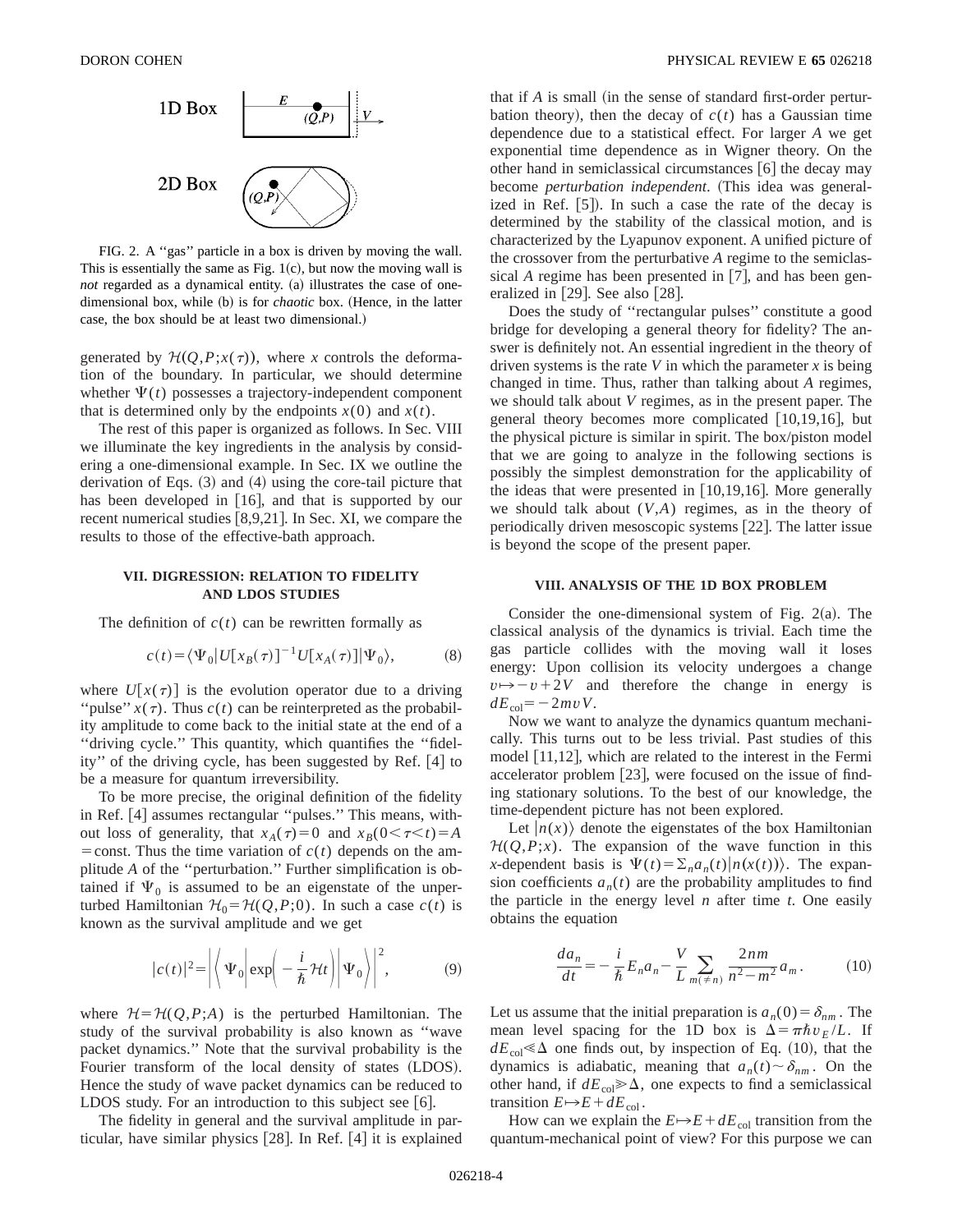adopt the core-tail picture of Ref.  $\vert 16 \vert$ . The core-tail picture is a generalization of the Fermi-golden-rule picture: The ''core'' consists of the levels that are mixed nonperturbatively; the ''tail'' is formed by first-order transitions from the core.

The analysis is carried out in two steps. The first step is to analyze the *parametric evolution* that is associated with Eq.  $(10)$ . This means to solve Eq.  $(10)$  without the first term in the right-hand side (RHS) (This is the so-called sudden limit.) Obviously the resultant  $\tilde{a}_n(t)$  is a function of  $\delta x$  $= Vt$ , while *V* by itself makes no difference. The solution depends only on the end points  $x(0)$  and  $x(t)$ . The second step is to analyze the actual time evolution. This means to take into account the effect of the first term in the RHS of Eq. (10), and to understand how the resultant  $a_n(t)$  differs from  $\tilde{a}_n(t)$ .

By careful inspection of Eq.  $(10)$  one observes that a level is mixed with the next level whenever the wall is displaced an additional distance  $\lambda_F/2$ . This effect can be regarded as ''parametric.'' Further inspection reveals that this nonperturbative (parametric) effect modulates the core-to-tail transition amplitude (see remark  $[24]$ ). The modulation frequency is  $\omega = 2 \times 2\pi/(\lambda_F/V)$ . This frequency drives a core-to-tail resonance transition  $|dE| = \hbar \omega$ , in agreement with the semiclassical expectation.

## **IX. ANALYSIS OF THE GENERAL BOX PROBLEM**

The strength of the core-tail picture is that it can be used to analyze the more general case, which is illustrated in Fig.  $2(b)$ . We assume that the motion of the particle inside the box is chaotic in the classical limit. The quantum-mechanical analysis follows the same steps as in the 1D problem, and requires the use of results that we have obtained in previous publications (mainly  $[9]$ ). In order to keep the presentation illuminating, and trying to avoid duplications, we shall just sketch the derivation.

On the basis of the analysis of Ref.  $[9]$  we recall that there are two relevant parametric scales,

$$
\delta x_c^{\rm qm} \approx \left(\frac{\lambda_E^{d-1}}{A}\right)^{1/2} \times \lambda_E, \tag{11}
$$

$$
\delta x_c^{\text{cl}} = \lambda_E = (2\pi\hbar)/(mv_E). \tag{12}
$$

The first parametric scale tells us what is the displacement  $\delta x$  that is required to mix neighboring levels. The second parametric scale determines what is the ''linear'' regime of this deformation process, and marks the parametric crossover from the perturbative to the (nonuniversal) semiclassical regime. For more details see  $|9|$ .

The existence of two distinct parametric scales implies  $[16]$  that there are three *V* regimes in the problem: The most trivial one is the adiabatic regime  $[Eq. (1)]$ , which is defined via the requirement

where  $t_H=2\pi\hbar/\Delta$  is the Heisenberg time for recurrences. From this definition it is clear that quantum recurrences start before the probability goes to other levels. As a results, in leading order description, the probability remains concentrated all the time in the initial level. From now on we assume without saying that we are in the nonadiabatic *V* re $gime(s)$ .

The nonperturbative semiclassical regime  $[Eq. (2)]$  is defined by the requirement

$$
V\tau_0 \gg \delta x_c^{\text{cl}}.\tag{14}
$$

If *V* is nonadiabatic on the one hand, and not large in the sense of Eq.  $(2)$  on the other hand, then, using the terminology of  $[16]$ , we are in the (extended) perturbative regime. In the 1D case  $\delta x_c^{\text{qm}}$  and  $\delta x_c^{\text{cl}}$  coincide, and therefore the perturbative regime is absent. We turn now to explain the mechanism for energy spreading in the (extended) perturbative regime. We shall call it the Fermi-golden-rule picture. After that we explain how to obtain the semiclassical picture that arises in the nonperturbative regime.

After displacement  $\delta x = Vt$  of the wall, the number of levels that become mixed nonperturbatively  $\lfloor 16 \rfloor$  is  $(\delta x/\delta x_c^{\text{qm}})^2$ . (In general [8], there may be nonuniversal deviations from this quadratic growth, leading straightforwardly to possible generalization of our results.) Thus we can define the core width (in energy units) as

$$
\Gamma(\delta x) = \left(\frac{\delta x}{\delta x_c^{\text{qm}}}\right)^2 \times \Delta,\tag{15}
$$

where  $\Delta$  is the mean level spacing. As explained in Ref. [9], this nonperturbative mixing proceeds as long as  $\delta x \leq \delta x_c^{\text{cl}}$ and provided  $\Gamma \ll \hbar/t$ .

In the (extended) perturbative regime the inequality  $\Gamma$  $\ll \hbar/t$  breaks down before  $\delta x \sim \delta x_c^{\text{cl}}$ . This determines the dephasing time of Eq.  $(4)$ . Coherence is maintained for  $t$  $\langle \tau_{\varphi} \rangle$  because most of the probability is still concentrated in the core, whose evolution is of parametric nature. In other words, as long as the core is not resolved ( $\Gamma \ll \hbar/t$ ), its evolution depends only on the end points  $x(0)$  and  $x(t)$ .

What about the evolution of the tails? A general argumentation (see Sec. 16 of Ref.  $[16]$ ) implies that as long as  $\delta x$  $\langle \delta x_c^{\text{cl}} \rangle$ , the core-to-tail transitions are not affected by the local nonperturbative mixing of the levels (no modulation of the core-to-tail transition amplitude). By definition, in the extended perturbative regime the core is resolved much before we get  $\delta x \sim \delta x_c^{\text{cl}}$ . Consequently, we can use the Fermigolden-rule picture in order to describe the crossover to stochastic diffusion in energy  $[10,9,16]$ .

A different picture arises in the nonperturbative regime. From the definition of this regime it follows that we still have  $\Gamma \ll \hbar/t$  at the time when  $\delta x \sim \delta x_c^{\text{cl}}$ . In this case the core saturates to a semiclassically determined profile (see details in Sec. 10 of  $[9]$ ), having the width

$$
Vt_H \ll \delta x_c^{\rm qm},\tag{13}
$$

$$
\Gamma \sim \hbar / \tau_0. \tag{16}
$$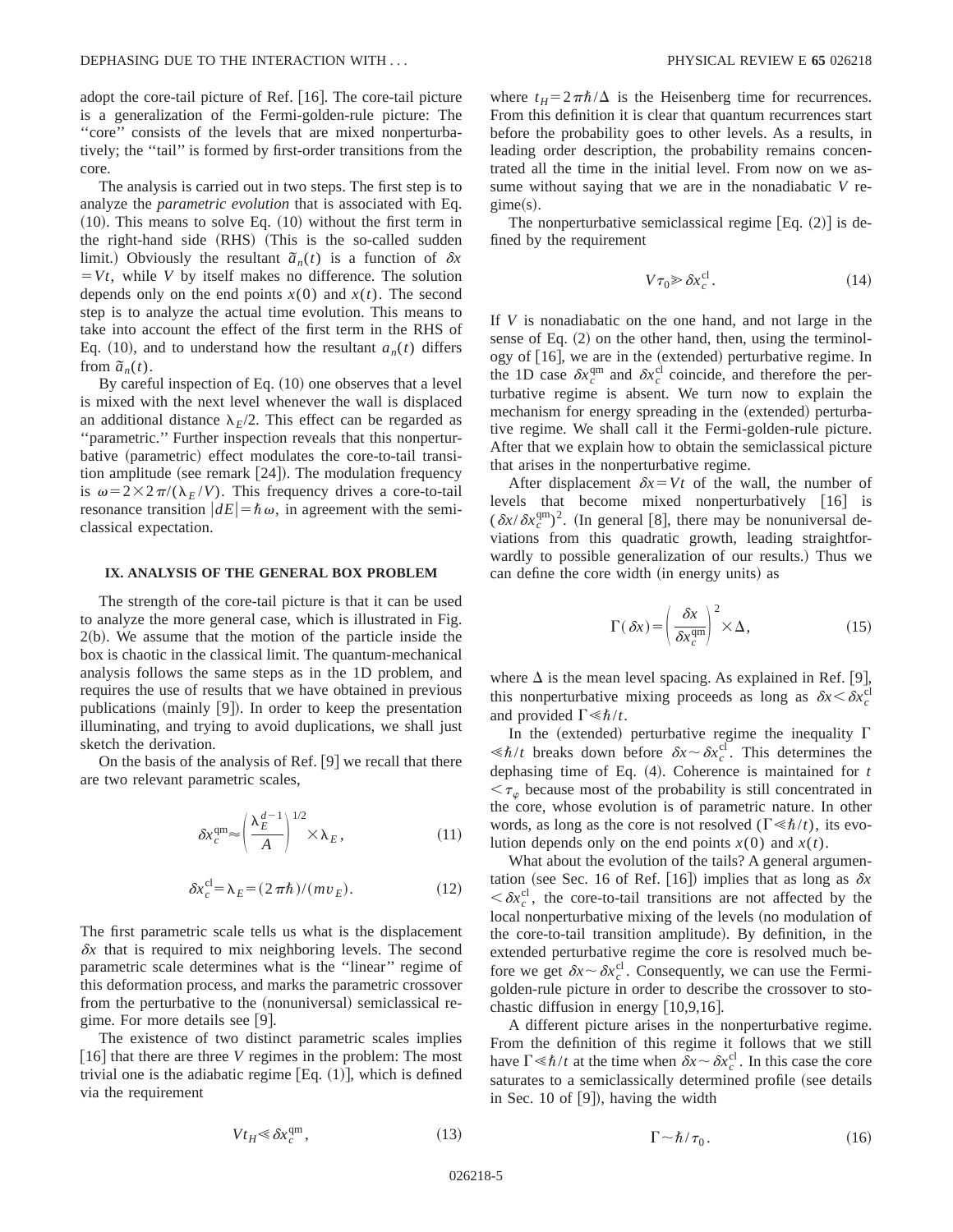The time to resolve this width is  $\tau_0$ . Consequently the dephasing time is simply  $\tau_{\varphi} = \tau_0$ , which is the naive semiclassical result. As for the core-to-tail transitions: These are modulated as in the analysis of the one-dimensional case. Consequently the long-time dynamics in the nonperturbative regime is of semiclassical (rather then of the Fermi-goldenrule) nature.

#### **X. THE DLD AND THE ZCL MODELS**

Following Feynman and Vernon it is common to model the environment as a huge collection  $Q = \{Q_a\}$  of harmonic oscillators. The advantage of such modeling is obviously the ability to make an exact elimination of the environmental degrees of freedom, and to end up with a simple pathintegral expression for the (reduced) propagator of the particle.

In case of the ZCL model the interaction of the particle *x* with the environmental degrees of freedom  $Q_{\alpha}$  is expressed as  $\mathcal{H}_{int} = x \sum_{\alpha} c_{\alpha} Q_{\alpha}$ , where  $c_{\alpha}$  are coupling constants. Thus, in case of the ZCL model the particle experiences fluctuations of a homogeneous field of force [Fig. 1(a)].

In case of the DLD model the interaction with  $Q_{\alpha}$  is expressed as  $\mathcal{H}_{int} = \sum_{\alpha} c_{\alpha} Q_{\alpha} u(x - x_{\alpha})$ , where  $u(r)$  is a shortrange interaction and  $x_\alpha$  is the location of the  $\alpha$  oscillator. Thus, in case of the DLD model the particle experiences fluctuations of a disordered field of force [Fig. 1(b)]. A specific example for the application of the DLD model is the dephasing of an electron due to its Coulomb interaction with the rest of the Fermi sea  $[17,25]$ .

The long-time classical motion of the Brownian particle, for all three models of Fig. 1, is described by the same Langevin equation  $m\ddot{x} = -\eta \dot{x} + \mathcal{F}$ , where  $\eta$  is called the friction coefficient, and  $F$  can be regarded as arising from a stochasticlike fluctuating field of force. The fluctuating force is characterized by an intensity  $\nu$ , which is related to  $\eta$  via a fluctuation-dissipation  $(FD)$  relation  $[26]$ . In case of the DLD model, the fluctuating field  $[Fig. 1(b)]$  is further characterized by a correlation distance  $\ell$ , which is determined by the range of the interaction  $u(r)$ .

### **XI. THE EFFECTIVE-BATH CONJECTURE**

If we make the conjecture that the system of Fig.  $1(c)$  is effectively described by the DLD model, then we should substitute

$$
(\nu)_{\text{effective}} = m^2 \nu_E^3 / L,\tag{17}
$$

$$
(\ell)_{\text{effective}} = \delta x_c^{\text{cl}} = \lambda_E. \tag{18}
$$

For getting Eq.  $(17)$  see details in Sec. 7 of Ref. [16]. For getting Eq.  $(18)$  see the detailed discussion in Sec. 11 of [9].

The dephasing time in the high-temperature limit of the DLD model is given by  $[14]$ 

$$
\tau_{\varphi} = \frac{\hbar^2}{\nu \ell^2} \quad \text{for } T \gg \hbar \frac{V}{L}.
$$
 (19)

Upon substitution of Eqs.  $(17)$  and  $(18)$  into Eq.  $(19)$ , we get  $\tau_{\varphi} = \tau_0$ , which is the naive semiclassical result. With the identification  $E \leftrightarrow T$ , the high-temperature condition of Eq. (19) becomes  $V \ll v_E$ , which is just the classical slowness condition that we assume in any case.

Equation (19) becomes nonapplicable if  $V\tau_{\varphi} < l$ . In such a case the dephasing happens before  $\delta x$  gets to  $\ell$  and therefore the DLD model reduces to the ZCL model. One easily verifies that the above distinction between ZCL and non-ZCL regimes formally coincides with Eq.  $(2)$ : What appears to be nonperturbative in case of Fig.  $1(c)$  appears as a non-ZCL feature in the effective-bath description.

Is it possible to give an effective-bath interpretation to Eq.  $(4)$ ? The answer is positive. Using the same procedure to estimate  $\tau_{\varphi}$  for the ZCL model as in [20], and upon using the estimate  $|x_A(\tau)-x_B(\tau)| \sim Vt$ , one obtains

$$
\tau_{\varphi} = \left(\frac{\hbar^2}{\nu V^2}\right)^{1/3}.\tag{20}
$$

Substitution of Eq.  $(17)$  gives Eq.  $(4)$ . It is important to realize that these results are the ''worst case estimates.'' We have assumed that only the core component is capable of maintaining coherence.

Using the effective-bath approach it is easier to get a heuristic (phase-space based) understanding of why  $\tau_{\varphi}$  can be much longer compared with the above estimate. In the ZCL regime, the actual value of the dephasing time is quite sensitive to the geometry of the interfering trajectories. See further discussion of dephasing via the ''spreading mechanism'' in  $|20|$ .

#### **ACKNOWLEDGMENTS**

I thank Shmuel Fishman (Technion) and Tsampikos Kottos (MPI Gottingen) for useful discussions. The Max Planck Institute for Physics of Complex Systems is acknowledged for generous hospitality during the workshop ''Coherent Evolution in Noisy Environments" (Dresden, 2001), where the present study was first presented.

## **APPENDIX: IRREVERSIBILITY VERSUS RECURRENCES**

In order to avoid confusion it is better to distinguish between the notions of ''irreversibility'' and ''recurrence.'' In the first part of this appendix we define and discuss the issue of irreversibility, while in its second part we define and discuss the issue of recurrences.

We say that a process is reversible if it is possible to "undo" it. For example: consider a gas inside a cylinder with a piston. Let us shift the piston inside. Due to the compression the gas is heated up. Can we undo the ''heating'' simply by shifting the piston outside, back to its original position? If the answer is yes, as in the case of a strictly adiabatic process, then we say that the process is reversible.

Consider the prototype example of interference in the Aharonov-Bohm ring geometry. The particle can go from the input lead to the output lead by traveling via either arm of the ring. This leads to interference, which can be tested by measuring the dependence of the transmission on the magnetic flux via the ring. Consider now the situation where